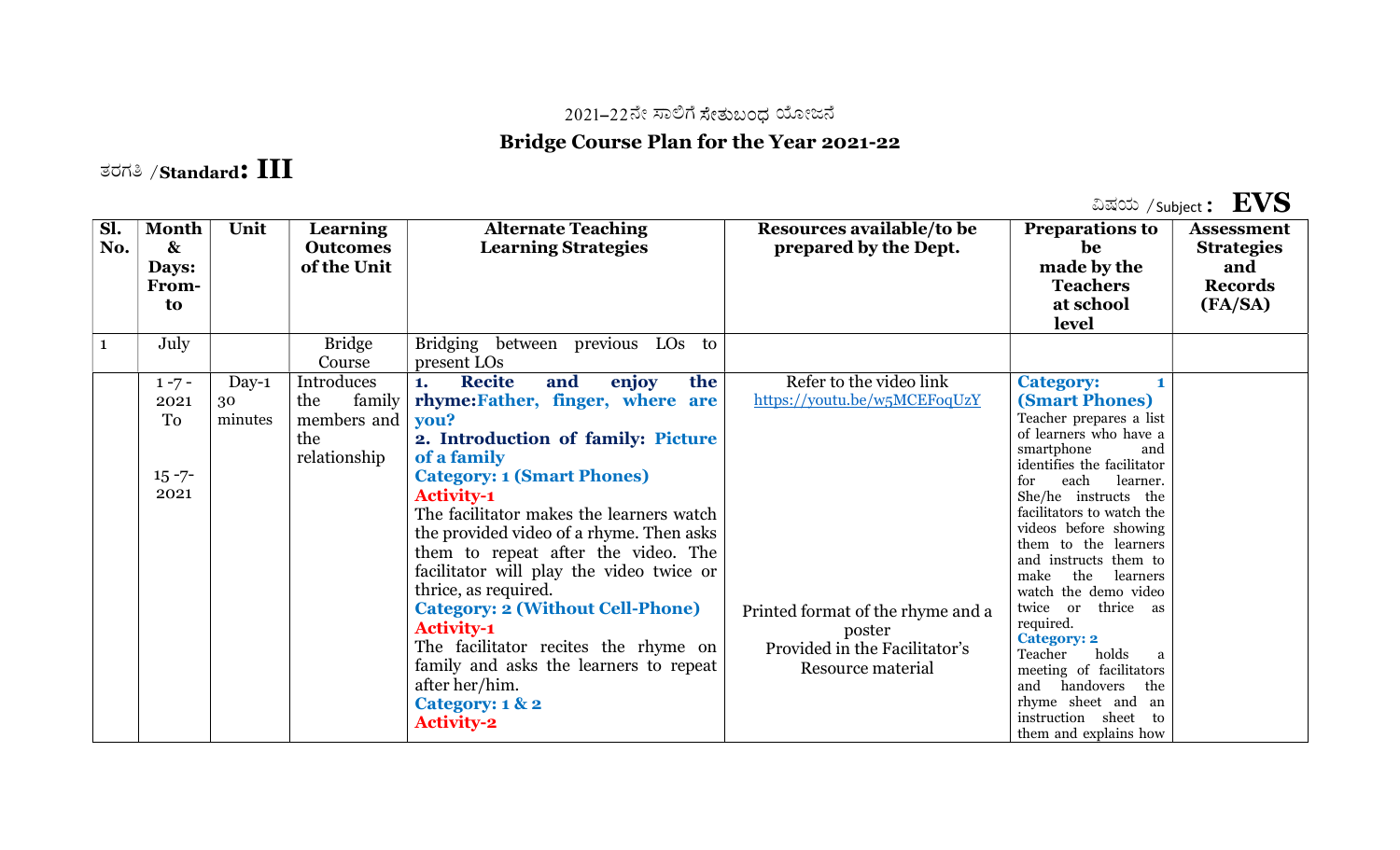|                                                                                     | The facilitator Shows a chart of a joint<br>family and asks the learners to identify<br>the members of the family. Then she/he<br>asksa few questions to the learners.<br>She/he allows the learners to talk in<br>their home language (Refer<br>to<br>Facilitator's resource material).<br>For Example -<br>How many members are there in this<br>family?                                                                                                                                                                                                                                                                                                                                                                               |                                                                                                                                              | to recite the rhyme<br>Category: 1 &2<br>Teacher gives a set of<br>questions and<br>encourages the<br>facilitators to ask<br>questions to the<br>learners and familiar<br>with members of the<br>family. |
|-------------------------------------------------------------------------------------|------------------------------------------------------------------------------------------------------------------------------------------------------------------------------------------------------------------------------------------------------------------------------------------------------------------------------------------------------------------------------------------------------------------------------------------------------------------------------------------------------------------------------------------------------------------------------------------------------------------------------------------------------------------------------------------------------------------------------------------|----------------------------------------------------------------------------------------------------------------------------------------------|----------------------------------------------------------------------------------------------------------------------------------------------------------------------------------------------------------|
| Introduces<br>$Day-2$<br>the<br>30<br>members and<br>minutes<br>the<br>relationship | Recite and enjoy the rhyme: Sarah,<br>Sarah my darling,<br>family<br>2. Introduction of family: Picture<br>of a family<br><b>Category: 1</b><br><b>Activity-1</b><br>The facilitator makes the learners watch<br>the provided video of a rhyme. Then asks<br>them to repeat after the video. The<br>facilitator will play the video twice or<br>thrice, as required. She/he asks a few<br>questions to check their understanding.<br>For example:<br>Who was crying?<br><b>Category: 2</b><br><b>Activity-1</b><br>The facilitator recites the rhyme on<br>family and asks the learners to repeat<br>after her/him. She/he asks a few<br>questions.<br>Category: 1 & 2<br><b>Activity-2</b><br>The facilitator Shows the family photo of | Refer to the video link<br>https://youtu.be/gKc5Y0ib22o<br>Printed format of the rhyme<br>Provided in the Facilitator's<br>Resource material |                                                                                                                                                                                                          |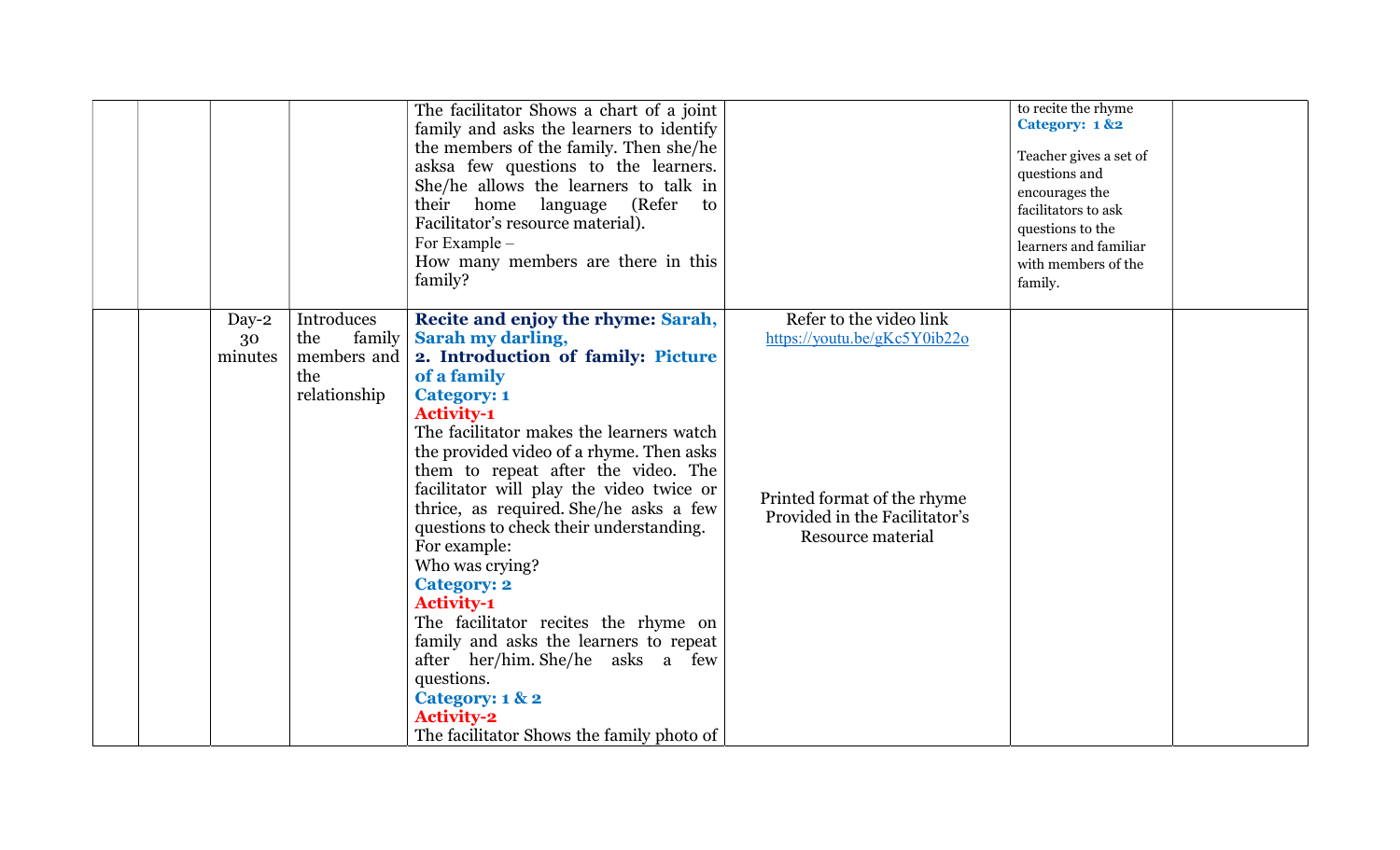|                           |                                                                   | learners and asks them to recognise the<br>members of the family. She/he allows                                                                                                                                                                                                                                                                                                                                                                                                                                                                                                                                        |                                                                                                   |  |
|---------------------------|-------------------------------------------------------------------|------------------------------------------------------------------------------------------------------------------------------------------------------------------------------------------------------------------------------------------------------------------------------------------------------------------------------------------------------------------------------------------------------------------------------------------------------------------------------------------------------------------------------------------------------------------------------------------------------------------------|---------------------------------------------------------------------------------------------------|--|
| Day- $3$<br>30<br>minutes | Introduces<br>family<br>the<br>members and<br>the<br>relationship | them to talk in their home language.<br>1. Game:Cabbage-Game<br>2. Worksheet<br>Category: 1 & 2<br><b>Activity-1</b><br>The facilitator Teacher takes some<br>pictures of members of family and pastes<br>each picture on a piece of paper. She/he<br>(using those paper sheets) makes a<br>paper ball and asks the learners to hold<br>it and plays the music. If the music stops<br>the learner has to remove a sheet of<br>paper and identify the member. Then<br>once again she/he plays the music and<br>when it shops the learners has to remove<br>next paper from the ball and name it.<br>The game continues. | Printed format of pictures and<br>worksheet<br>Provided in the Facilitator's<br>Resource material |  |
|                           |                                                                   | <b>Activity-1</b><br>The facilitator supplies the provided<br>worksheet to the learners and asks them<br>to compete the given tasks. She/he help<br>them to do the tasks. Teacher models out<br>the presentation:<br>Teacher should repeat twice or thrice.<br>And she/ he should use home language<br>to make the children familiar with<br>members of the family.<br>The worksheet contains:<br>Introduction of the family members and<br>introduction of oneself.                                                                                                                                                   |                                                                                                   |  |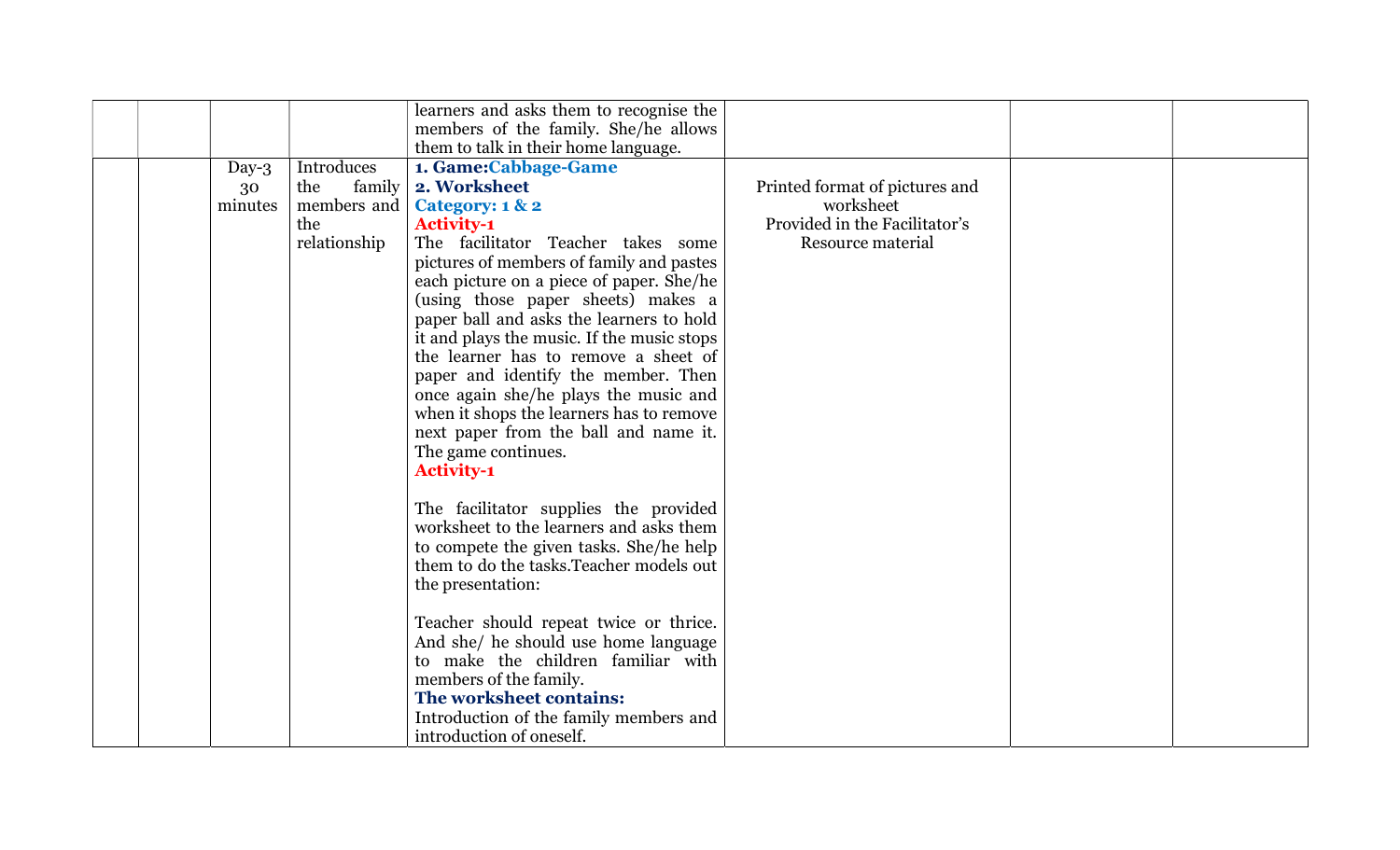| Introduces                                                                                                                                                                                                                                                                                                                                                                                                                                                                                                                                                                                                                                                                                                                                                                                                                                                                                                                                                                                                                                                                                                                                                                                                                                                                                             |  |
|--------------------------------------------------------------------------------------------------------------------------------------------------------------------------------------------------------------------------------------------------------------------------------------------------------------------------------------------------------------------------------------------------------------------------------------------------------------------------------------------------------------------------------------------------------------------------------------------------------------------------------------------------------------------------------------------------------------------------------------------------------------------------------------------------------------------------------------------------------------------------------------------------------------------------------------------------------------------------------------------------------------------------------------------------------------------------------------------------------------------------------------------------------------------------------------------------------------------------------------------------------------------------------------------------------|--|
| 1. My FamilyMeet-Me<br>Day- $4$<br>family<br>Teacher<br>should<br>the<br>2. Your turn<br>30<br>members and<br>Category: 1 & 2<br>help the facilitator<br>minutes<br>the<br><b>Activity-1</b><br>to prepare for<br>relationship<br>family<br>introduction.<br>The facilitator introduces her/his own<br>family in home language as well as in<br><b>Or</b><br>Teacher makes an<br>English and asks the learners to prepare<br>for their presentation<br>audio recording on<br>her<br>family<br>introduction<br>and<br>For e.g. showing a photo of facilitator's<br>plays it in front of<br>family. This is my family. We are -----<br>the facilitators and<br>members in my family. He is my father, -<br>makes<br>them<br>----(name). She is my mother, ------<br>familiar with the<br>(name). I have _____sister/s and_<br>words and phrases<br>brother/s. My sister name is/are ------.<br>used in<br>My brother name is/ are  Our<br>while<br>introducing family<br>family is happy family.<br>members.<br><b>Activity-1</b><br>The facilitator encourages the learners to<br>introduce their family using given<br>phrases and sentences. The facilitator<br>allows the learners to using bilingual<br>while introducing.<br>For example<br>ಇದು ನನ್ನ family.ನನ್ನ familyದಲ್ಲಿ six<br>ಸದಸ್ಯರುಇದ್ದಾರೆ |  |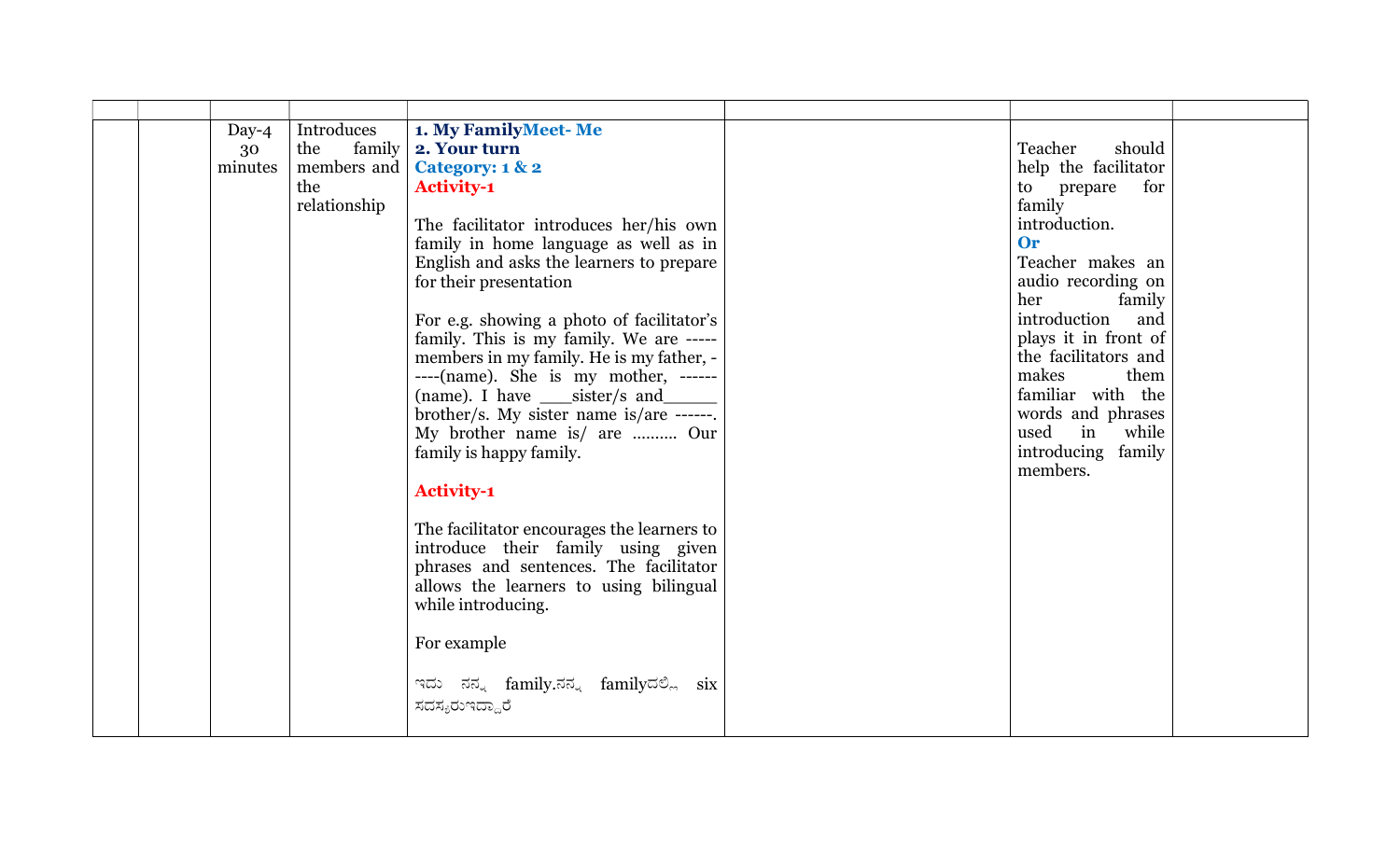| Day- $5$<br>30<br>minutes | Introduces<br>family<br>the<br>members and<br>the<br>relationship | 1. Rhyme: Comb, Comb<br>2. Enacting:<br><b>Category: 1</b><br><b>Activity-1</b><br>The facilitator makes the learners watch<br>the provided video of a rhyme. Then asks<br>them to repeat after the video. The<br>facilitator will play the video twice or<br>thrice, as required.<br><b>Category: 2</b><br><b>Activity-1</b><br>The facilitator recites the rhyme on<br>family and asks the learners to repeat<br>after her/him.<br>Category: 1 & 2<br><b>Activity-2</b><br>The facilitator guides the learners to<br>enact a character of their family and<br>introduce their work.<br>e.g1. I am grandfather. ನಾನು ಎಲ್ಲರಿಗೂ<br>ಸಲಹೆ ನೀಡುತ್ತೇನೆ<br>(Enacts like a grandfather- like walking<br>with a stick) | Refer to the video link<br>https://youtu.be/xdwj4BvoNDg<br>Printed format of the rhyme<br>Provided in the Facilitator's<br>Resource material |                                                                       |  |
|---------------------------|-------------------------------------------------------------------|----------------------------------------------------------------------------------------------------------------------------------------------------------------------------------------------------------------------------------------------------------------------------------------------------------------------------------------------------------------------------------------------------------------------------------------------------------------------------------------------------------------------------------------------------------------------------------------------------------------------------------------------------------------------------------------------------------------|----------------------------------------------------------------------------------------------------------------------------------------------|-----------------------------------------------------------------------|--|
|                           |                                                                   |                                                                                                                                                                                                                                                                                                                                                                                                                                                                                                                                                                                                                                                                                                                |                                                                                                                                              |                                                                       |  |
| Day-6<br>30<br>minutes    | Introduces<br>family<br>the<br>members and<br>the                 | Discussion- Co-operation among<br>family members.<br><b>Worksheet-2</b><br>Category: 1 & 2                                                                                                                                                                                                                                                                                                                                                                                                                                                                                                                                                                                                                     | Printed format of the worksheet<br>Provided in the Facilitator's<br>Resource material                                                        | <b>Category-1</b><br>Teacher sends the<br>images of different<br>work |  |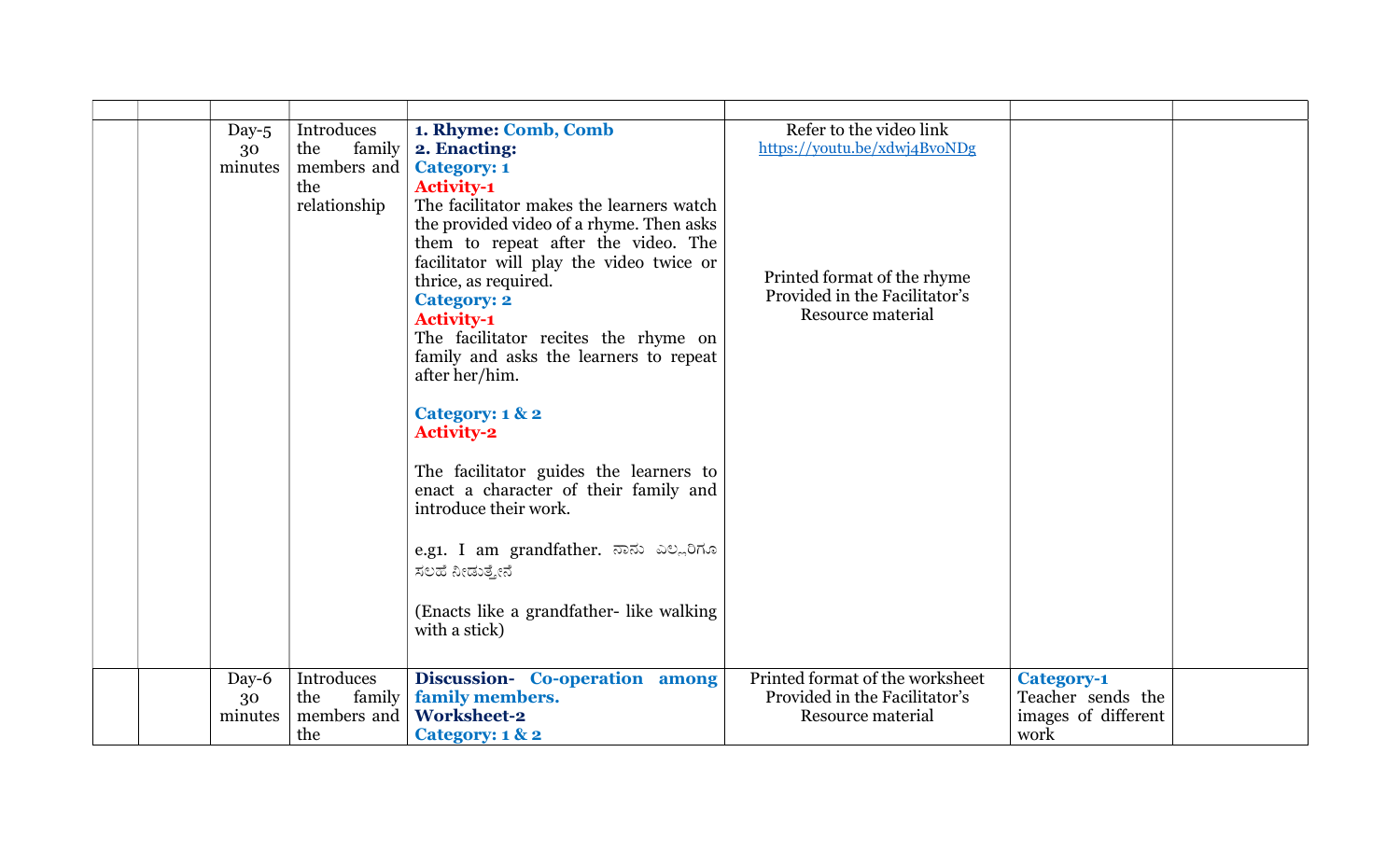| relationship                                                                                      | <b>Activity-2</b><br>The facilitator shows a few sets of<br>pictures and asks the learners to observe<br>them. After the observation she/he asks<br>a few questions.<br>For example:<br>What do you see in the pictures?<br>ಚಿತ್ರಗಳಲ್ಲಿ ನೀನು ಏನೇನು ನೋಡುತ್ತೀಯಾ?<br><b>Activity-2 Worksheet</b><br>The worksheet contains family co-<br>operation                                                                                                                                                                                                                                                                                                     |                                                                                    | distribution and list<br>of questions to the<br>facilitators<br>who<br>have smart-phones<br>and asks them to<br>ask a few questions<br>to the leaners and<br>get answer in their<br>home language.<br><b>For category -2</b><br>Teacher supplies<br>materials and asks<br>them to do the task.                                                                |
|---------------------------------------------------------------------------------------------------|-----------------------------------------------------------------------------------------------------------------------------------------------------------------------------------------------------------------------------------------------------------------------------------------------------------------------------------------------------------------------------------------------------------------------------------------------------------------------------------------------------------------------------------------------------------------------------------------------------------------------------------------------------|------------------------------------------------------------------------------------|---------------------------------------------------------------------------------------------------------------------------------------------------------------------------------------------------------------------------------------------------------------------------------------------------------------------------------------------------------------|
| Describes the<br>Day- $7$<br>different<br>festivals and<br>functions<br>celebrated in<br>a family | Category: 1 & 2<br><b>Activity-1</b><br>The facilitator Shows Festivals' poster to<br>the learners and asks them to identify<br>the festivals which they celebrate at their<br>homes. Then she/he discusses about the<br>festivals.<br>For example<br>What do you see in these pictures?<br>Which festival do you celebrate in your<br>house?<br>Why do we celebrate festivals?<br><b>Activity-2</b><br>The facilitator asks the learners draw<br>any one picture form the given list or<br>asks her/him to draw a picture related to<br>the festival. She/he guides them to talk<br>about the picture in their home<br>language.<br>$\bullet$ Lamp | Printed format of the poster<br>Provided in the Facilitator's<br>Resource material | <b>Category-1</b><br>Teacher sends the<br>images of different<br>festivals and list of<br>questions to the<br>facilitators<br>who<br>have smart-phones<br>and asks them to<br>ask a few questions<br>to the learners and<br>get answer in their<br>home language.<br><b>For category -2</b><br>Teacher supplies<br>materials and asks<br>them to do the task. |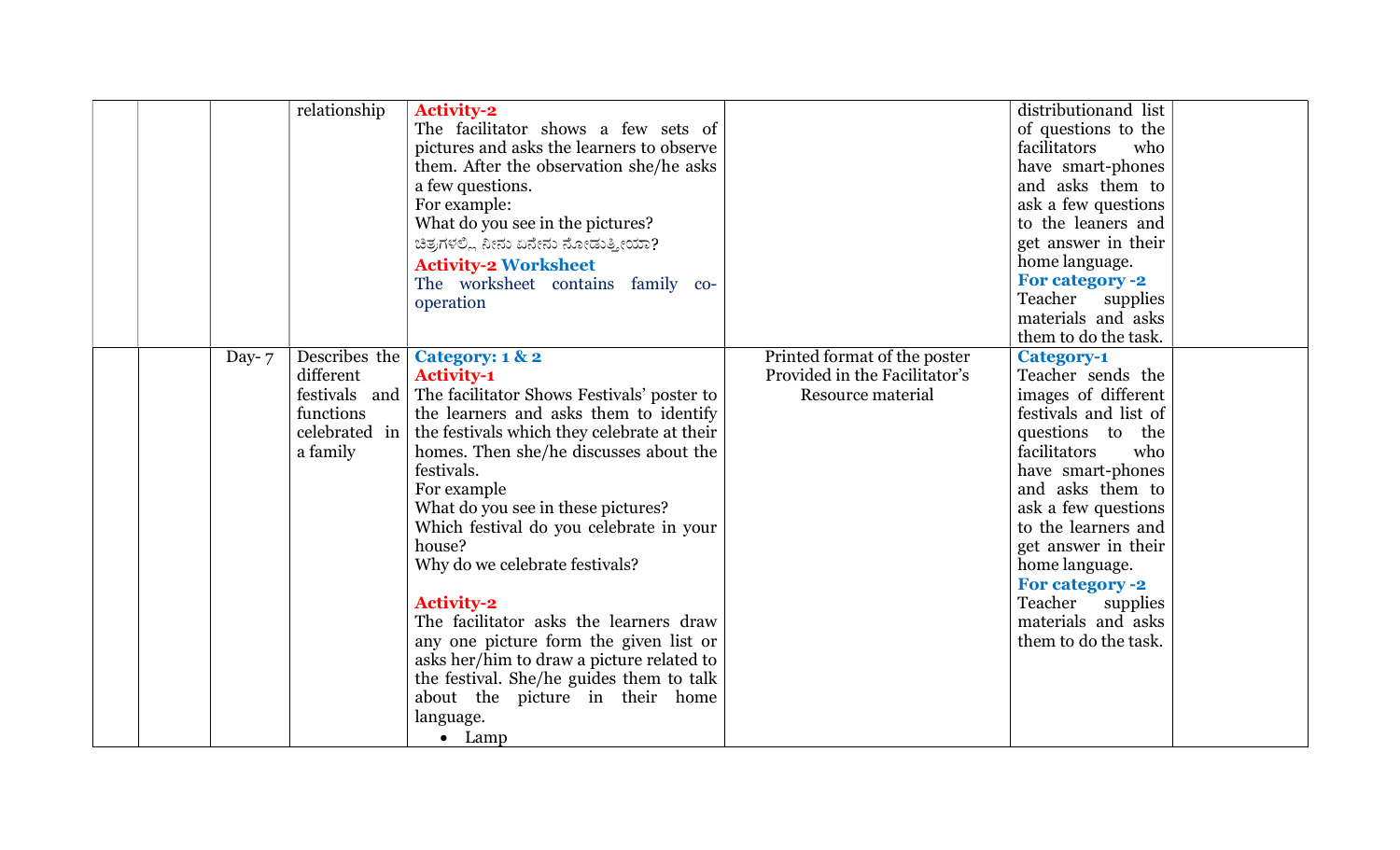|          |                                                                                                    | Christmas tree<br>Moon<br>For example:<br>Light- ದೀಪಾವಳಿಯಲ್ಲಿ ನಾವು ದೀಪಗಳನ್ನು ಬೆಳಗಿಸಿ<br>ಮನೆಯ ಸುತ್ತಲೂ ಇಡುತ್ತೇವೆ. ಏಕೆಂದರೆ ದೀಪಾವಳಿ<br>ದೀಪಗಳ ಹಬ್ಬವಾಗಿದೆ.                                                                                                                                                                                                                                                                                                                                         |                                                                                                                                              |                                                                                                                                                                                                                       |  |
|----------|----------------------------------------------------------------------------------------------------|----------------------------------------------------------------------------------------------------------------------------------------------------------------------------------------------------------------------------------------------------------------------------------------------------------------------------------------------------------------------------------------------------------------------------------------------------------------------------------------------|----------------------------------------------------------------------------------------------------------------------------------------------|-----------------------------------------------------------------------------------------------------------------------------------------------------------------------------------------------------------------------|--|
| Day-8    | Describes the<br>different<br>festivals and<br>functions<br>celebrated in<br>a family              | <b>Discussion-Decoration on festivals</b><br>and work distribution (Birthday)<br><b>Fun Activity- Craft activity</b><br>Category: 1 & 2<br><b>Activity-1 Story of Radha</b><br>The facilitator narrates the given story<br>and asks a set of few questions and<br>discusses the importance of cooperation<br>of the family members while celebrating<br>festivals<br><b>Activity-2 Fun Activity</b><br>The facilitator makes the learners do the<br>given fun activity in their supervision. | Printed format of the story<br>Provided in the Facilitator's<br>Resource material                                                            | Category: 1 & 2<br>Teacher records the<br>story and send it to<br>the what's<br>app<br>group or supplies<br>the sheet to the<br>facilitators<br>and<br>helps them<br>$\overline{\mathbf{t}}$<br>facilitate the tasks. |  |
| Day-9    | Describes the<br>different<br>festivals and<br>functions<br>celebrated in<br>a family              | <b>Worksheet-3</b><br>• Match the festival with the<br>symbols<br>Sort the festival celebrate at home<br>and at school.                                                                                                                                                                                                                                                                                                                                                                      | Printed format of the worksheet<br>Provided in the Facilitator's<br>Resource material                                                        | Category: 1 & 2<br>Teacher supplies<br>the worksheets to<br>the facilitators and<br>instructs them to<br>help the learner                                                                                             |  |
| $Day-10$ | Observe<br>habits<br>food<br>and dwelling<br>places<br>of <sub>1</sub><br>animals<br>and<br>birds. | the 1. Rhyme: Old MacDonald had a<br>farm Ee i eei o<br>2. Identify Me: Guess my name<br><b>Category: 1</b><br><b>Activity-1</b><br>The facilitator makes the learners watch<br>the provided video of a rhyme. Then asks<br>them to repeat after the video. The                                                                                                                                                                                                                              | Refer to the video link<br>https://youtu.be/zRP9uoH7LdQ<br>Printed format of the rhyme<br>Provided in the Facilitator's<br>Resource material | Category: 1 & 2<br>Teacher sends a set<br>pictures of animals<br>to what's app group<br>or printed format<br>asks<br>and<br>the<br>facilitator to do the<br>guided tasks.                                             |  |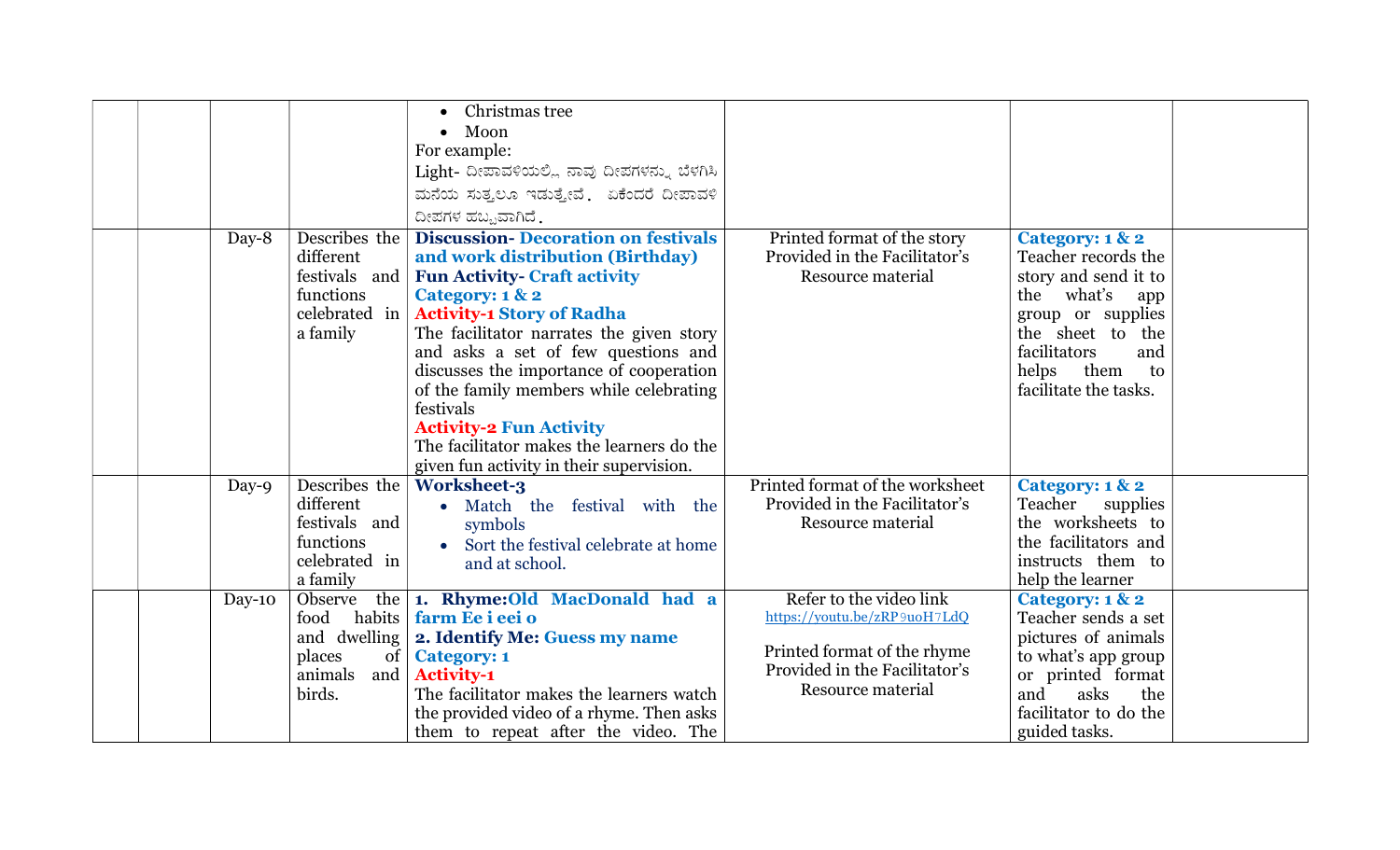|  |          |                                                                                                | facilitator will play the video twice or<br>thrice, as required.<br><b>Category: 2</b><br><b>Activity-1</b><br>The facilitator recites the rhyme on<br>family and asks the learners to repeat<br>after her/him.<br>Category: 1 & 2<br><b>Activity-2</b><br>The facilitator shows a few pictures of<br>animals one by one and asks the learners<br>to identify them.                                                                                                                                                            |                                                                                                   |                                                                                                                           |  |
|--|----------|------------------------------------------------------------------------------------------------|--------------------------------------------------------------------------------------------------------------------------------------------------------------------------------------------------------------------------------------------------------------------------------------------------------------------------------------------------------------------------------------------------------------------------------------------------------------------------------------------------------------------------------|---------------------------------------------------------------------------------------------------|---------------------------------------------------------------------------------------------------------------------------|--|
|  | $Day-11$ | Observe<br>the<br>food<br>habits  <br>and dwelling<br>of<br>places<br>and<br>animals<br>birds. | 1. Make a photo album of animals:<br>2. Make Me: Caterpillar<br>Category: 1 & 2<br><b>Activity-1</b><br>The facilitator guides the learners to<br>collect the pictures of animals and birds,<br>(or draw) paste them in a book, and<br>helps them to write their names and<br>prepare an album.<br><b>Activity-1</b><br>The facilitator demonstrates or gives<br>instructions on how to make caterpillar<br>and asks the learners to make it.<br>Learners may prepare butterfly or any<br>other insects which they like to do. | Printed format of the making<br>caterpillar<br>Provided in the Facilitator's<br>Resource material | Category: 1 & 2<br>Teacher asks<br>the<br>facilitators<br>to<br>facilitate all the given<br>activities                    |  |
|  | $Day-12$ | Observe<br>the<br>food<br>habits<br>and dwelling<br>of<br>places<br>animals<br>and<br>birds.   | <b>Worksheet-4</b><br>• Animals and their names<br>• Animals and their food                                                                                                                                                                                                                                                                                                                                                                                                                                                    | Printed format of the worksheet<br>Provided in the Facilitator's<br>Resource material             | Category: 1 & 2<br>Teacher supplies<br>the worksheets to<br>the facilitators and<br>instructs them to<br>help the learner |  |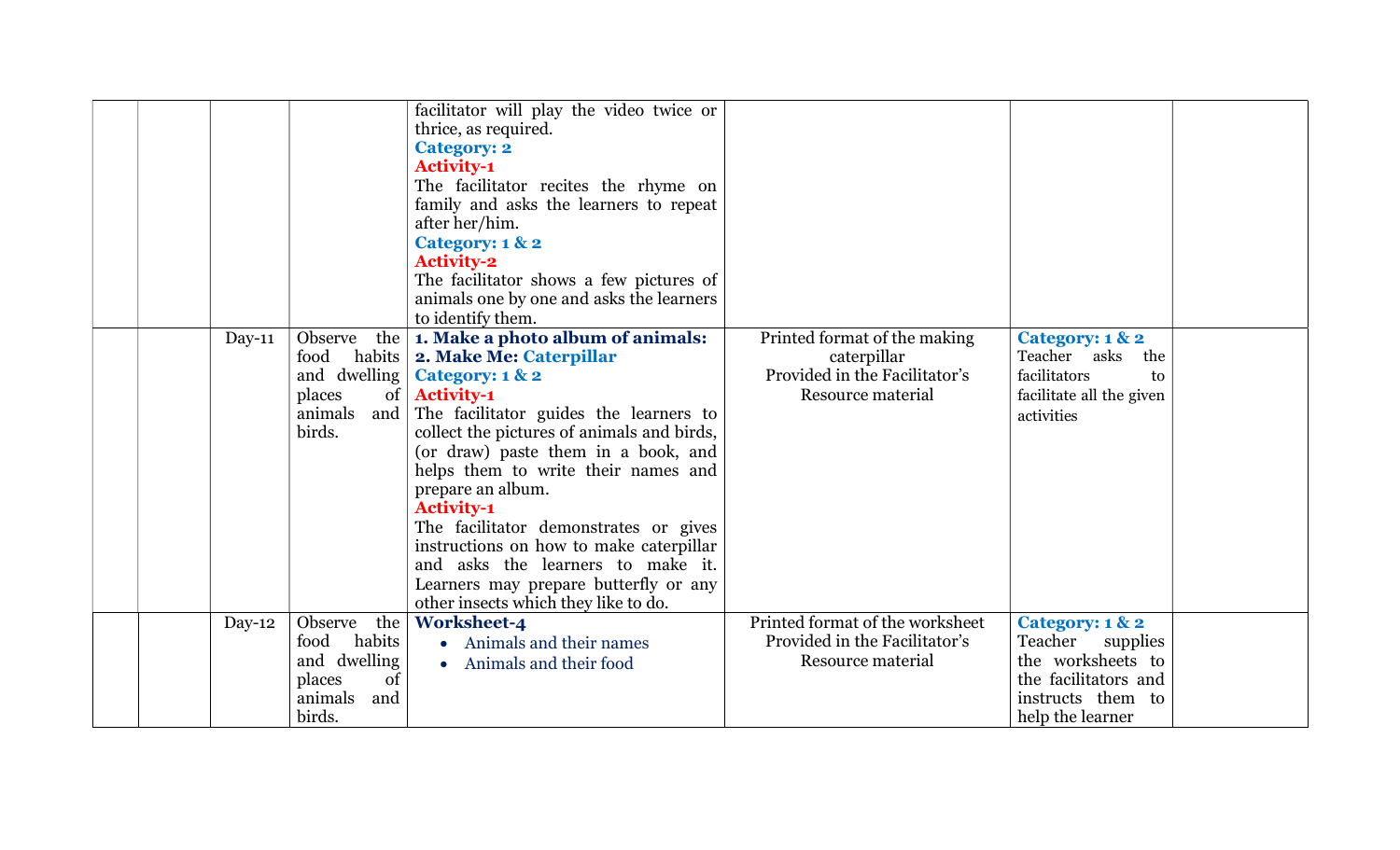| Day-13 | Observe<br>the<br>food<br>habits<br>and dwelling<br>of<br>places<br>animals<br>birds.              | <b>Movement of the animals</b><br><b>Worksheet-5</b><br>Category: 1 & 2<br><b>Activity-1</b><br>and TPR activities and guides the learners to<br>follow her/him<br>(The facilitator says a few names of<br>animals and asks the learners to do like<br>animals.)<br>1. Fly like a bird<br>2. Hop like a frog<br>3. Roar like a lion<br>4. Bark like a dog<br>5. Dance like a peacock<br>6. Act like a monkey | Printed format of the worksheet<br>Provided in the Facilitator's<br>Resource material | Category: 1 & 2<br>Teacher asks<br>the<br>facilitators<br>to<br>facilitate all the given<br>activities |
|--------|----------------------------------------------------------------------------------------------------|--------------------------------------------------------------------------------------------------------------------------------------------------------------------------------------------------------------------------------------------------------------------------------------------------------------------------------------------------------------------------------------------------------------|---------------------------------------------------------------------------------------|--------------------------------------------------------------------------------------------------------|
|        |                                                                                                    | 7. Swim like a fish<br>8. Hisses like a snake<br>9. Trumpet like an elephant                                                                                                                                                                                                                                                                                                                                 |                                                                                       |                                                                                                        |
| Day-14 | the<br>Observe<br>food<br>habits<br>and dwelling<br>$\sigma$<br>places<br>animals<br>and<br>birds. | <b>Domestic and wild animals</b><br><b>Food of the animal</b><br>Category: 1 & 2<br><b>Activity-1</b><br>The facilitator makes two circles of the<br>floor and names them as domestic<br>animals and wild animals and takes the                                                                                                                                                                              | Printed format of the chits<br>Provided in the Facilitator's<br>Resource material     | Category: 1 & 2<br>Teacher asks<br>the<br>facilitators<br>to<br>facilitate all the given<br>activities |